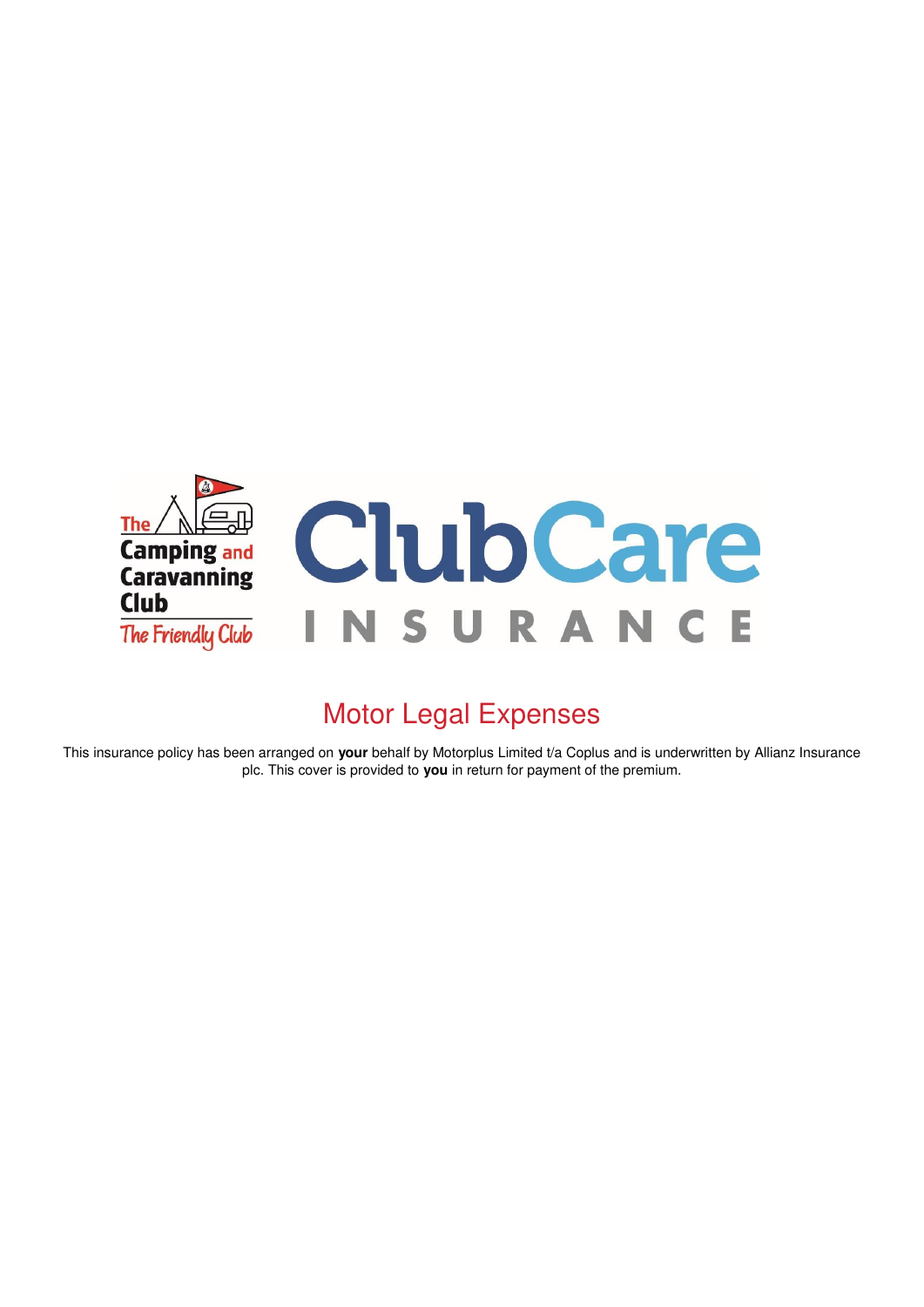

# To make a claim:

# Call: 0333 241 9580 Email: claims@coplus.co.uk Address: Coplus, Norfolk Tower, 48-52 Surrey Street, Norwich, NR1 3PA

Claims must be reported as soon as possible after the insured event.

| <b>Contents</b> |  |
|-----------------|--|
|                 |  |
|                 |  |
|                 |  |
|                 |  |
|                 |  |
|                 |  |
|                 |  |
|                 |  |
|                 |  |
|                 |  |
|                 |  |
|                 |  |
|                 |  |
|                 |  |
|                 |  |
|                 |  |
|                 |  |
|                 |  |
|                 |  |
|                 |  |
|                 |  |
|                 |  |
|                 |  |
|                 |  |

# <span id="page-1-0"></span>Who does it cover?

- The policyholder;  $\bullet$
- Any other person entitled to ride or drive the vehicle covered under the motor insurance policy.

## <span id="page-1-1"></span>What criteria apply?

- The policyholder must have valid motor insurance throughout the duration of the motor legal expenses insurance;
- The vehicle must be specified in the motor insurance policy and driven or ridden by a person entitled to do so.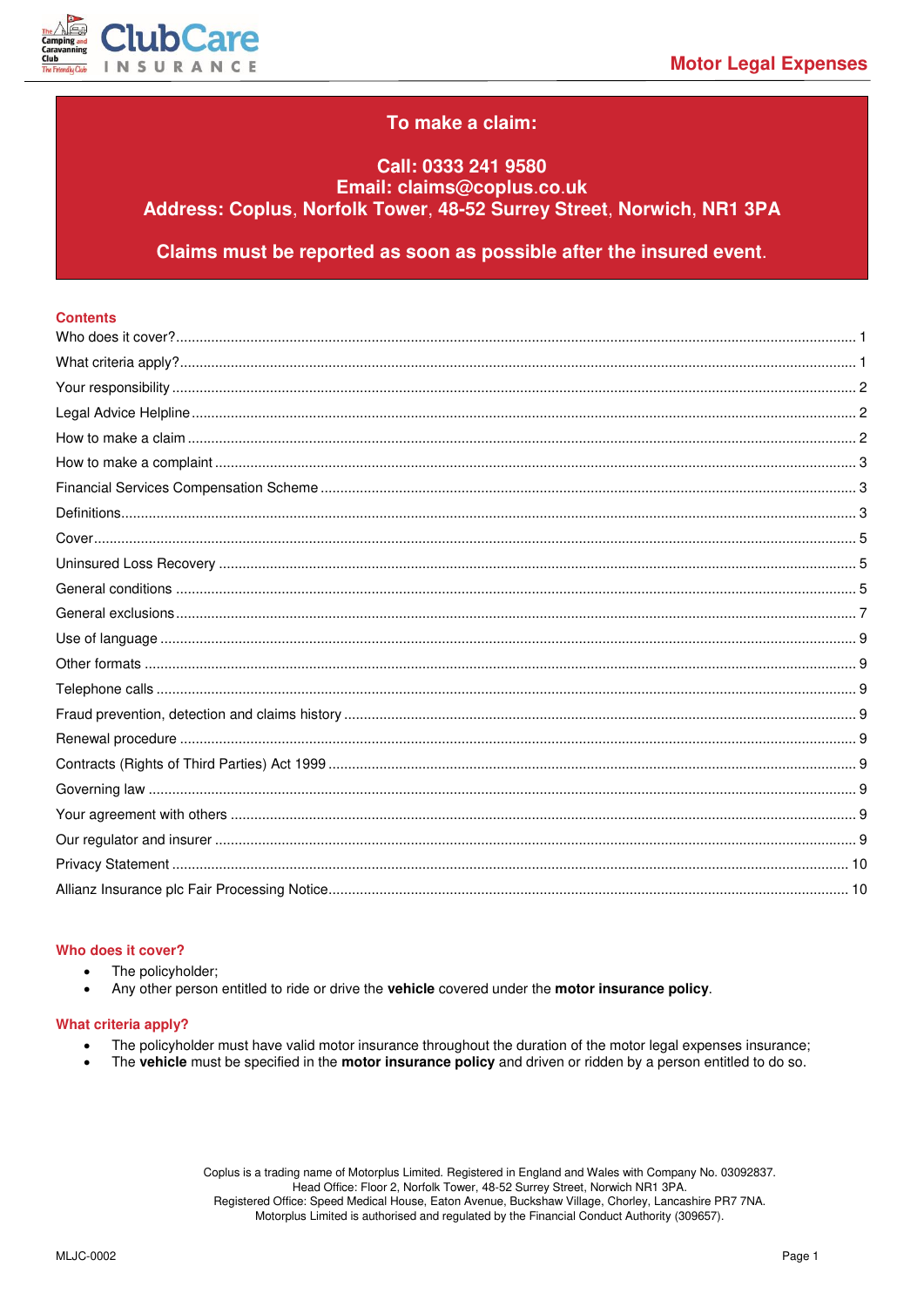

# <span id="page-2-0"></span>**Your responsibility**

**You** must take reasonable care to:

- a) supply accurate and complete answers to all the questions **your** insurance broker may ask as part of **your** application for cover under the policy;
- b) make sure that all information supplied as part of **your** application for cover is true and correct;
- c) tell **your** insurance broker of any changes to the answers **you** have given as soon as possible.

**You** must take reasonable care to provide information that is accurate and complete answers to the questions **your** insurance broker may ask when **you** take out, make changes to and renew **your** policy. If any information **you** provide is not accurate and complete, this may mean **your** policy is invalid and that it does not operate in the event of a claim or **we** may not pay any claim in full.

If **you** become aware that information **you** have given **your** insurance broker is inaccurate or has changed, **you** must inform them as soon as possible.

This policy must be read together with **your** current schedule, insurance product information document and any endorsements or certificates. These items together form **your** contract of insurance.

## <span id="page-2-1"></span>**Legal Advice Helpline**

**Your** call will be answered 24 hours a day to provide **you** with confidential telephone advice about any personal legal problem in the United Kingdom, Isle of Man or Channel Islands. Please note that **we** may need to arrange a call back if **you** need specialist legal advice.

To contact the helpline, call: **0333 241 3381** quoting the reference 'Motor Legal Expenses'.

#### <span id="page-2-2"></span>**How to make a claim**

Any person who is covered by this policy may make a claim. In the event of a claim, please contact **us** as soon as is practicable after the date of the **insured event**, giving **us** as much information as **you** can about what has happened before **you** incur any costs.

On receipt of **your** claim, **we** will estimate the likely value of **your legal action** and determine whether it is a **small claim**. In the event that it is a **small claim**, **we** will allocate **your legal action** to a **claims handler** for **assistance services** and all other **legal actions** to a **panel solicitor** according to General Condition 2.

Telephone: **0333 241 9580** Email[: claims@coplus.co.uk](mailto:claims@coplus.co.uk)

Or **you** can write to **us** at: **Coplus** Floor 2 Norfolk Tower 48-52 Surrey Street Norwich NR1 3PA

**Our** claims line is open 24 hours a day, 365 days a year to assist **you**.

In order for **us** to help **you** more efficiently, please quote 'Motor Legal Expenses' in all communications.

If an accident occurs:

- Write down the details of each vehicle and driver;
- Take the names and addresses of any witnesses;
- Take photographs of the incident if it is safe to do so; and
- Make a note of any CCTV coverage in the area.

#### **Please remember:**

In the event of a **legal action** for personal bodily injury, **we** have the right to have a medical examination carried out on any injured person at **our** expense.

#### **Important**

Please do not appoint **your** own representative before **we** have accepted **your** claim. If **you** do so, **we** will not be liable for any costs incurred even if **we** subsequently accept **your** claim.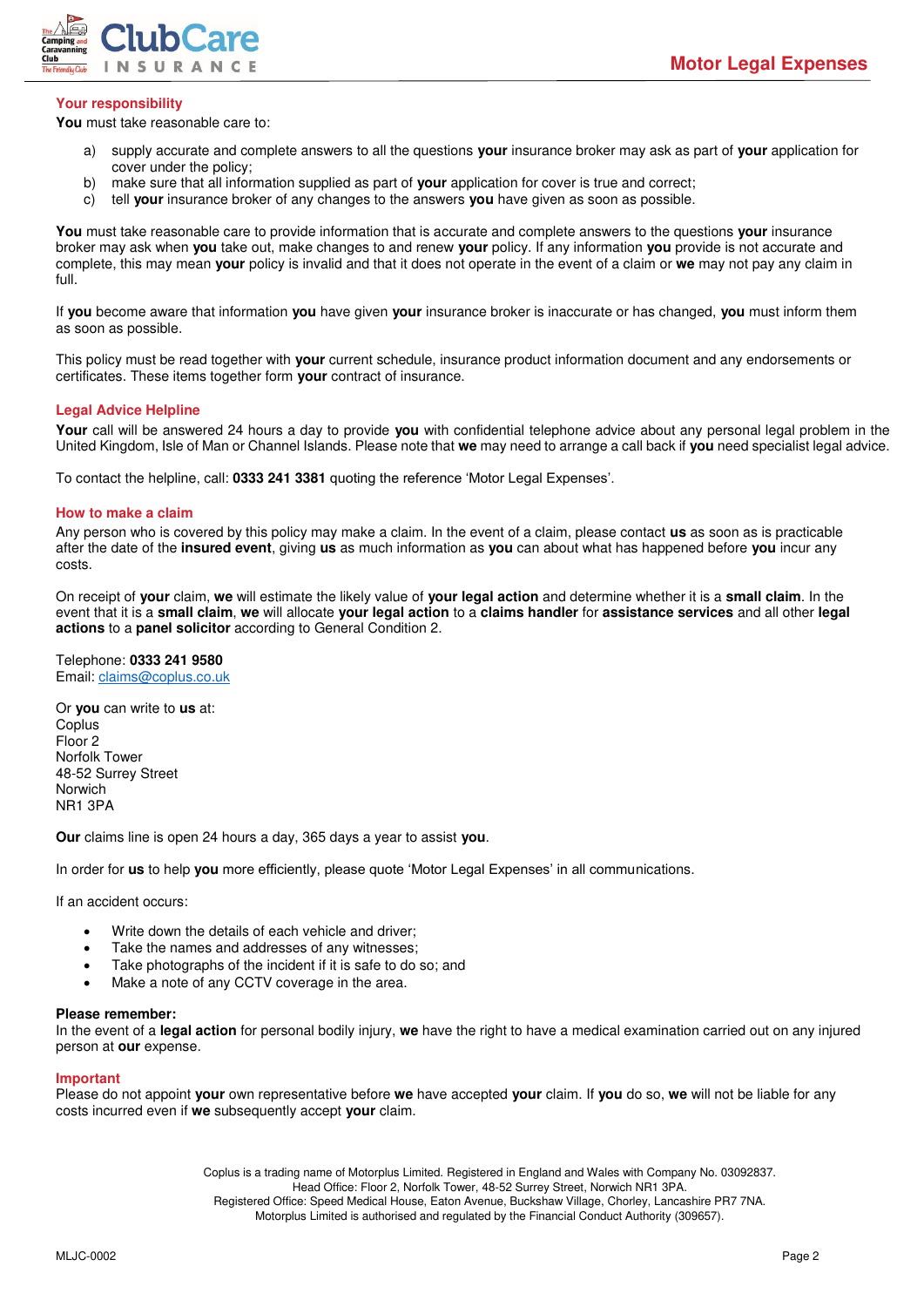

# <span id="page-3-0"></span>**How to make a complaint**

It is the intention to give **you** the best possible service but if **you** do have any questions or concerns about this insurance or the handling of a claim **you** should follow the Complaints Procedure below:

If **your** complaint relates to the sale of this policy, please contact **your** insurance broker.

If **your** complaint relates to a claim, please contact **us** at: Quality Assurance Manager Coplus Floor 2 Norfolk Tower 48-52 Surrey Street Norwich NR1 3PA

Telephone: **0333 241 9580** Email[: qtmail@coplus.co.uk](mailto:qtmail@coplus.co.uk)

It will assist **us** in handling **your** complaint quickly if **you** can please have **your** claim reference available when **you** call **us**. If for any reason it is not possible for **us** to reach an agreement, **you** have the right to make an appeal to the Financial Ombudsman Service. This applies if **you** are an individual, or in a business capacity if **your** annual turnover is up to EUR 2,000,000 and **you** have fewer than 10 members of staff.

**You** can contact the Financial Ombudsman Service at: The Financial Ombudsman Service Exchange Tower London E14 9SR

# Telephone: **0800 023 4567**

Email[: complaint.info@financial-ombudsman.org.uk](mailto:complaint.info@financial-ombudsman.org.uk)  Website[: www.financial-ombudsman.org.uk](http://www.financial-ombudsman.org.uk/) 

#### <span id="page-3-1"></span>**Financial Services Compensation Scheme**

If Allianz is unable to meet its liabilities **you** may be entitled to compensation under the Financial Services Compensation Scheme (FSCS). Further information about compensation scheme arrangements is available at [www.fscs.org.uk,](http://www.fscs.org.uk/) by emailing [enquiries@fscs.org.uk](mailto:enquiries@fscs.org.uk) or by phoning the FSCS on **0800 678 1100** or **0207 741 4100**.

## <span id="page-3-2"></span>**Definitions**

The words and phrases listed below will have the same meanings wherever they appear in this policy. These words and phrases can be identified in bold throughout the policy.

| Wording                     | <b>Meaning</b>                                                                                                                                                                                                                                                                                                                                                                               |
|-----------------------------|----------------------------------------------------------------------------------------------------------------------------------------------------------------------------------------------------------------------------------------------------------------------------------------------------------------------------------------------------------------------------------------------|
| <b>Adverse costs</b>        | Any legal costs, including profit costs, disbursements, VAT and interest,<br>which you are ordered to pay by order of the court or have agreed with the opponent<br>to pay with our prior written agreement. These may include for example, the<br>opponent's solicitor's fees, barrister's fees or expert's fees.                                                                           |
| Appointed representative(s) | The panel solicitor or non-panel solicitor, solicitors' firm, barrister or other suitably<br>qualified person appointed or approved by us to act on your behalf.                                                                                                                                                                                                                             |
| <b>Assistance services</b>  | Uninsured loss recovery and other services provided by the claims handler for small<br>claims.                                                                                                                                                                                                                                                                                               |
| <b>Civil proceedings</b>    | Civil court, civil tribunal or civil arbitration proceedings, which are subject to the<br>jurisdiction of the courts of the United Kingdom, the Isle of Man and the Channel<br>Islands.                                                                                                                                                                                                      |
| <b>Claims handler</b>       | Us or a suitable third party appointed by us to act on your behalf where your legal<br>action is a small claim.                                                                                                                                                                                                                                                                              |
| <b>Damages</b>              | Any uninsured losses incurred in connection with an insured event and/or<br>any sum that a court says your opponent must pay or money your opponent<br>agrees to pay to settle your legal action.                                                                                                                                                                                            |
| <b>Disbursements</b>        | Any costs reasonably incurred by an appointed representative or the claims<br>handler on your behalf in connection with your legal action in respect of services<br>supplied by a third party. Disbursements may include, for example, barristers' fees<br>(provided that the barrister is not acting under a conditional fee agreement or<br>equivalent arrangement) or expert report fees. |
|                             | Coplus is a trading name of Motorplus Limited. Registered in England and Wales with Company No. 03092837.                                                                                                                                                                                                                                                                                    |

Head Office: Floor 2, Norfolk Tower, 48-52 Surrey Street, Norwich NR1 3PA.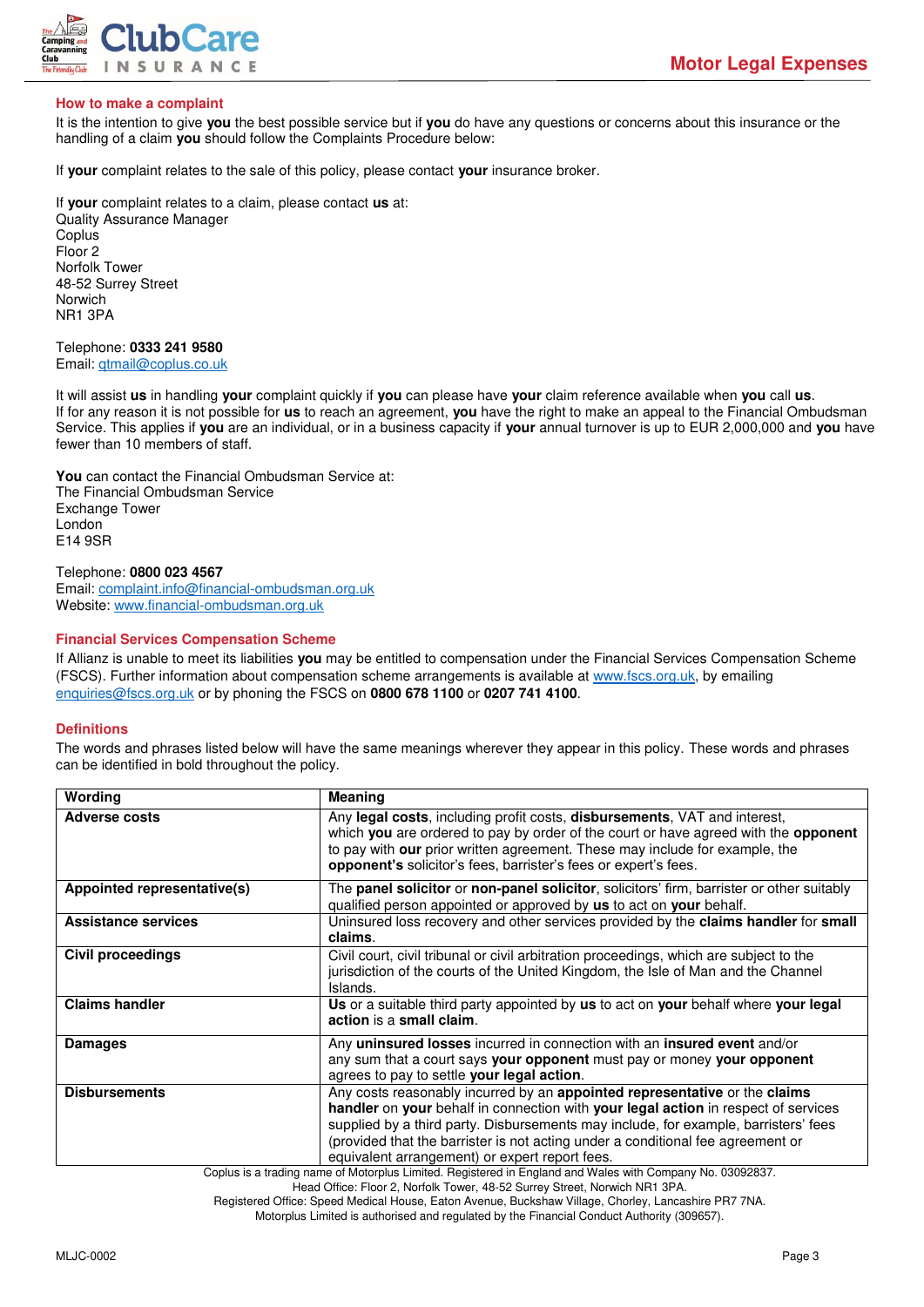

| <b>Insured event</b>                  | An incident which gives rise to a legal action which occurs within the period of<br>insurance and within the territorial limits involving the vehicle and the vehicle of an     |
|---------------------------------------|---------------------------------------------------------------------------------------------------------------------------------------------------------------------------------|
|                                       | opponent (including collisions) which:                                                                                                                                          |
|                                       | causes damage to your vehicle; and/or<br>i)                                                                                                                                     |
|                                       | $\mathsf{ii}$<br>causes damage to any personal belongings within or on the vehicle; and/or<br>causes your death or bodily injury whilst you are travelling in or on the<br>iii) |
|                                       | vehicle, or getting into or out of or on or off the vehicle; and/or                                                                                                             |
|                                       | any other uninsured losses (including but not limited to alternative<br>iv)<br>transportation costs, should your vehicle be unusable following an accident                      |
|                                       | and loss of earnings as a result of an accident requiring you to take time off<br>work).                                                                                        |
|                                       |                                                                                                                                                                                 |
| <b>Insurer</b><br><b>Legal action</b> | Allianz Insurance plc.<br>The pursuit of losses or damages against an opponent arising from an insured                                                                          |
|                                       | event.                                                                                                                                                                          |
| <b>Legal costs</b>                    | Professional legal fees and/or expenses reasonably incurred by the appointed<br>representative or the claims handler whilst acting for you in the pursuit of a legal            |
|                                       | action and which you are bound to pay.                                                                                                                                          |
| Motor insurance policy                | The policy of motor insurance for your vehicle which has been issued in accordance<br>with the requirements of the Road Traffic Act 1988.                                       |
| Non-panel solicitor                   | A solicitor appointed by you and approved by us to represent you following an insured                                                                                           |
|                                       | event which is not a panel solicitor.                                                                                                                                           |
| Opponent                              | The third party responsible for the accident or collision which has given rise to an<br>insured event under this policy and against whom you wish to bring a legal action.      |
| <b>Panel solicitor</b>                | A solicitor recommended by us to you in the event of a legal action, to act on your<br>behalf and provide assistance.                                                           |
| Part 36 Offer                         | Any offer made to settle a legal action, where blame is accepted or not, made by                                                                                                |
|                                       | either party throughout the legal action.                                                                                                                                       |
|                                       | To be accepted, the offer must:                                                                                                                                                 |
|                                       | be in writing;<br>$\bullet$                                                                                                                                                     |
|                                       | call itself a Part 36 Offer;<br>$\bullet$<br>be open for at least 21 days, when the offeror will pay the opponent's costs,                                                      |
|                                       | if accepted;                                                                                                                                                                    |
|                                       | specify if the offer covers the whole legal action, part of it, or an issue that<br>arises in it and, if so, which;                                                             |
|                                       | advise whether any counterclaim is factored in.                                                                                                                                 |
| <b>Period of insurance</b>            | The period of 12 calendar months beginning with the date of inception of this Motor<br>Legal Expenses Policy.                                                                   |
| Proportionate                         | Where the costs of pursuing a legal action do not exceed the value of the likely                                                                                                |
|                                       | award of damages. When deciding whether the legal action is proportionate we will<br>consider the factors set out in General Condition 9.                                       |
| <b>Reasonable prospects</b>           | A greater than 50% chance that you will be successful in your pursuit and that you                                                                                              |
| <b>Small claim</b>                    | will make a successful recovery.<br>A legal action which we determine would be, or is actually allocated to the small                                                           |
|                                       | claims track by a court under the Civil Procedure Rules as amended from time to                                                                                                 |
|                                       | time. The small claims track is the procedure for making low value claims for<br>damages where the recovery of legal costs is limited. The limit under which a legal            |
|                                       | action is determined to be a small claim is set by the Civil Procedure Rules and may                                                                                            |
| <b>Territorial limits</b>             | change from time to time.<br>The European Union, the Isle of Man, the Channel Islands, Albania, Andorra, Bosnia                                                                 |
|                                       | Herzegovina, Gibraltar, Iceland, Liechtenstein, Macedonia, Monaco, Montenegro,                                                                                                  |
| <b>Uninsured losses</b>               | Norway, San Marino, Serbia, Switzerland and Turkey.<br>Any loss directly arising from an insured event that is not covered by any other                                         |
|                                       | insurance policy.                                                                                                                                                               |
| Vehicle                               | The vehicle(s) specified in the motor insurance policy which was being driven or                                                                                                |
|                                       | ridden by a person entitled to drive or ride it, together with any caravan or trailer<br>attached to the vehicle at the time of any event which gives rise to a legal action.   |
| We/our/us                             | Motorplus Limited t/a Coplus.                                                                                                                                                   |
| You/Your                              | The named holder of this policy, who lives in the United Kingdom, the Channel<br>Islands or the Isle of Man, together with any other person who is entitled to drive or         |
|                                       | ride the vehicle under the motor insurance policy who is also resident in United                                                                                                |
|                                       | Kingdom, Northern Ireland, the Channel Islands or the Isle of Man (but not including<br>any other person who is a passenger or pillion passenger in or on the vehicle).         |

Coplus is a trading name of Motorplus Limited. Registered in England and Wales with Company No. 03092837.

Head Office: Floor 2, Norfolk Tower, 48-52 Surrey Street, Norwich NR1 3PA.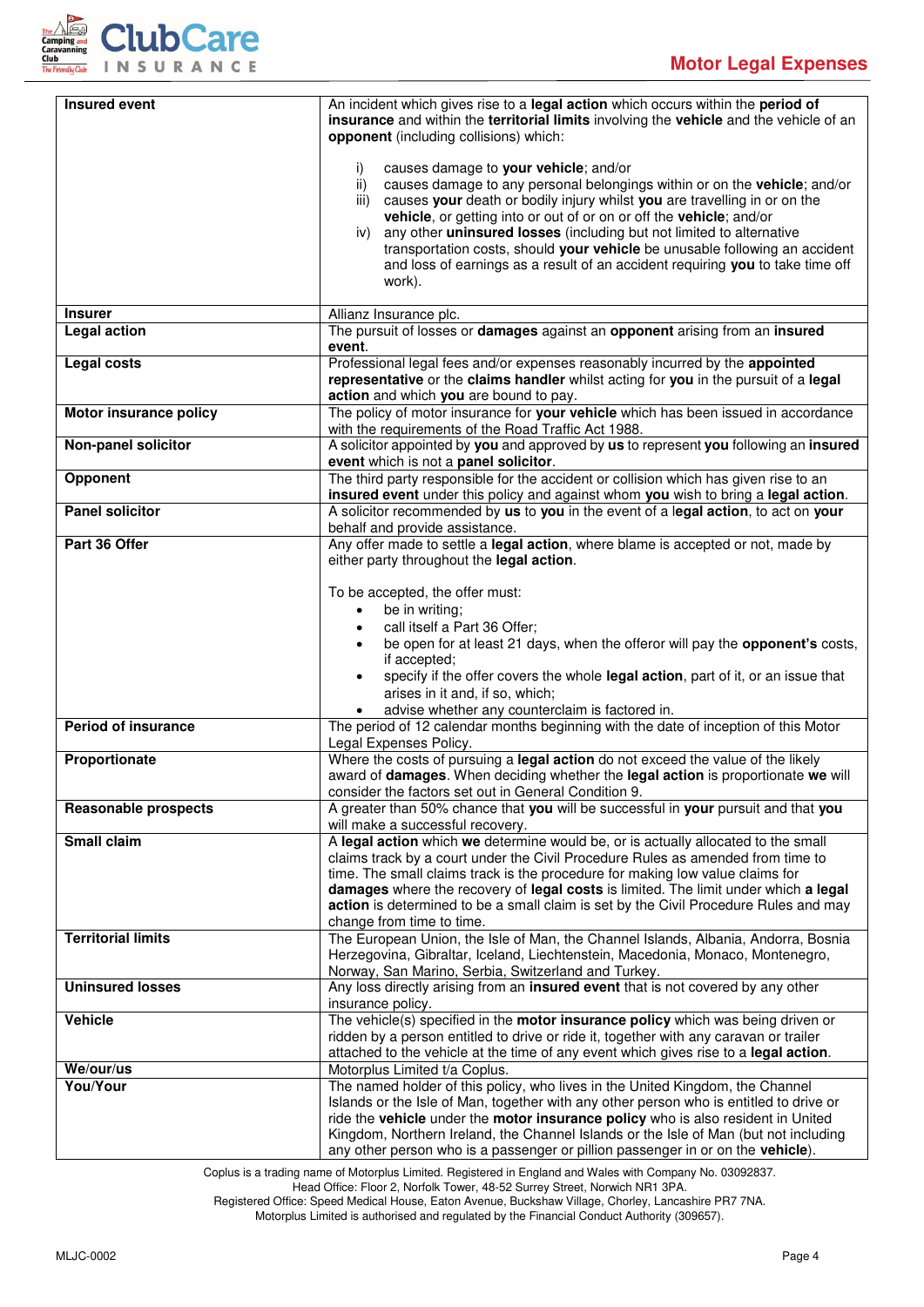

<span id="page-5-0"></span>**Cover** 

<span id="page-5-1"></span>

| <b>Uninsured Loss Recovery</b>                                                                                                                                                                                                                                                                                                                                                                                                                                                                                                                                                                                                                                                                                                                                                                                                                                                                                                                                                                                                                                                                                                             |                                                                                                                                                                                                                                                                                                                                                                                                                                                                                                                                                                                                                                                                                                                                                                                                                                                                                                                                                                                                                                                                                                                                                                                                                                  |  |  |
|--------------------------------------------------------------------------------------------------------------------------------------------------------------------------------------------------------------------------------------------------------------------------------------------------------------------------------------------------------------------------------------------------------------------------------------------------------------------------------------------------------------------------------------------------------------------------------------------------------------------------------------------------------------------------------------------------------------------------------------------------------------------------------------------------------------------------------------------------------------------------------------------------------------------------------------------------------------------------------------------------------------------------------------------------------------------------------------------------------------------------------------------|----------------------------------------------------------------------------------------------------------------------------------------------------------------------------------------------------------------------------------------------------------------------------------------------------------------------------------------------------------------------------------------------------------------------------------------------------------------------------------------------------------------------------------------------------------------------------------------------------------------------------------------------------------------------------------------------------------------------------------------------------------------------------------------------------------------------------------------------------------------------------------------------------------------------------------------------------------------------------------------------------------------------------------------------------------------------------------------------------------------------------------------------------------------------------------------------------------------------------------|--|--|
| <b>What is Covered?</b>                                                                                                                                                                                                                                                                                                                                                                                                                                                                                                                                                                                                                                                                                                                                                                                                                                                                                                                                                                                                                                                                                                                    | <b>Cover Conditions</b>                                                                                                                                                                                                                                                                                                                                                                                                                                                                                                                                                                                                                                                                                                                                                                                                                                                                                                                                                                                                                                                                                                                                                                                                          |  |  |
| Upon payment of the premium; the insurer will indemnify<br>1)<br>you as follows:<br>provided that condition 2 below of this Cover section<br>a)<br>applies, for any legal action which is not a small<br>claim, the legal costs, adverse costs and<br>disbursements incurred in bringing a legal action<br>against an opponent in consequence of an insured<br>event up to a limit of £100,000 for any one insured<br>event: and<br>provided that condition 2 below of this Cover section<br>b)<br>applies, for any legal action which is a small claim,<br>the legal costs, adverse costs and disbursements<br>incurred in bringing a legal action against an<br>opponent in consequence of an insured event up to<br>a limit of £500 for any one insured event.<br>2)<br>The indemnity set out in condition 1 of this Cover section<br>above shall only apply where the legal action:<br>relates to an insured event;<br>a)<br>has been notified to <b>us</b> as soon as practicable after<br>b)<br>the date of the insured event; and<br>can be dealt with by a court of competent jurisdiction<br>C)<br>within the territorial limits. | We will provide this cover provided that:<br>Any claim is reported to us as soon as practicable<br>a)<br>following an insured event. We shall have the right to<br>reject any claim under this policy where your delay in<br>notifying us has adversely affected the likely outcome of<br>your claim;<br>Your legal action has reasonable prospects of success;<br>b)<br>The legal action can be pursued in a proportionate<br>C)<br>manner, unless otherwise agreed by us;<br>The insured event occurred within the territorial limits<br>d)<br>and within the period of insurance;<br>The insured event was the fault of the opponent;<br>e)<br>You do not deliberately mislead us, the claims handler<br>f)<br>or the appointed representative or exaggerate the claim<br>and/or legal action or bring any false or contrived claims<br>and/or legal action;<br>We have given written approval to pursuing a legal action<br>$\mathfrak{g}$ )<br>prior to you commencing any legal proceedings or making<br>an appeal;<br>You follow our, the claims handler's or the appointed<br>h)<br>representative's advice and provide any information they<br>ask for:<br>Your appointed representative follows the requirements<br>i) |  |  |
|                                                                                                                                                                                                                                                                                                                                                                                                                                                                                                                                                                                                                                                                                                                                                                                                                                                                                                                                                                                                                                                                                                                                            | set out in the appointed representative conditions.                                                                                                                                                                                                                                                                                                                                                                                                                                                                                                                                                                                                                                                                                                                                                                                                                                                                                                                                                                                                                                                                                                                                                                              |  |  |
|                                                                                                                                                                                                                                                                                                                                                                                                                                                                                                                                                                                                                                                                                                                                                                                                                                                                                                                                                                                                                                                                                                                                            |                                                                                                                                                                                                                                                                                                                                                                                                                                                                                                                                                                                                                                                                                                                                                                                                                                                                                                                                                                                                                                                                                                                                                                                                                                  |  |  |

# <span id="page-5-2"></span>**General conditions**

The following conditions apply to all sections of this policy. **You** must comply with them where applicable in order for **your** insurance to remain in full force and effect.

- **1. Claims**
	- a) **You** will give notice to **us** as soon as practicable following an **insured event**;
	- b) **You** will take all steps necessary to assist in the recovery of **legal costs**, **disbursements** and **adverse costs** from an **opponent** where appropriate and where **you** are able to do so;
	- c) All **legal costs**, **disbursements** and **adverse costs** may be subject to an independent assessment to ensure that they have been incurred reasonably;
	- d) All **legal costs**, **disbursements** and **adverse costs** and any other costs may only be incurred with **our** prior consent;
	- e) **Legal costs**, **disbursements** and **adverse costs** will not be paid on an interim basis throughout a **legal action**;
	- f) **You** will not enter or offer to enter into any negotiation to settle the **legal action** without **our** prior written approval to do so;
	- g) **You** will not unreasonably withhold consent for **your claims handler** or **appointed representative** to make an offer to settle the **legal action**. This includes agreeing to settle by way of a **Part 36 offer**;
	- h) If an offer of settlement (which may include a **Part 36 offer**) is made that **we**, the **claims handler** or the **appointed representative** would deem fair and **you** do not accept it, the **insurer** will not be liable for any further costs incurred;
	- i) **You** will not withdraw from any **legal action** without **our** permission to do so;
	- j) **You** must attend court or any expert examination where asked to do so;
	- k) In some circumstances, where **we** decide it is appropriate, the **insurer** may elect to pay **you** the sum of **damages** that **you** are seeking and then end or not begin **civil proceedings**, and the **insurer** will not be liable for any further costs incurred;
	- l) **We** reserve the right to:
		- i) take over any **legal action** or **civil proceedings** at any time and conduct them in **your** name;
		- negotiate or settle any legal action or civil proceedings on your behalf;
		- iii) contact **you** directly at any point concerning **your legal action**;
	- m) **You** must respond to **us** promptly in all matters relating to a claim and/or **legal action**, within 14 days unless **we** are satisfied that there is a reason why this is not possible.

# **2. Claims handler** and **Appointed representative**

a) For **legal actions** which are not **small claims**, before legal proceedings are issued, **we** will instruct a **panel solicitor** to act for **you** to pursue or settle any **legal action we** have accepted in accordance with the terms and conditions of this policy;

Coplus is a trading name of Motorplus Limited. Registered in England and Wales with Company No. 03092837.

Head Office: Floor 2, Norfolk Tower, 48-52 Surrey Street, Norwich NR1 3PA.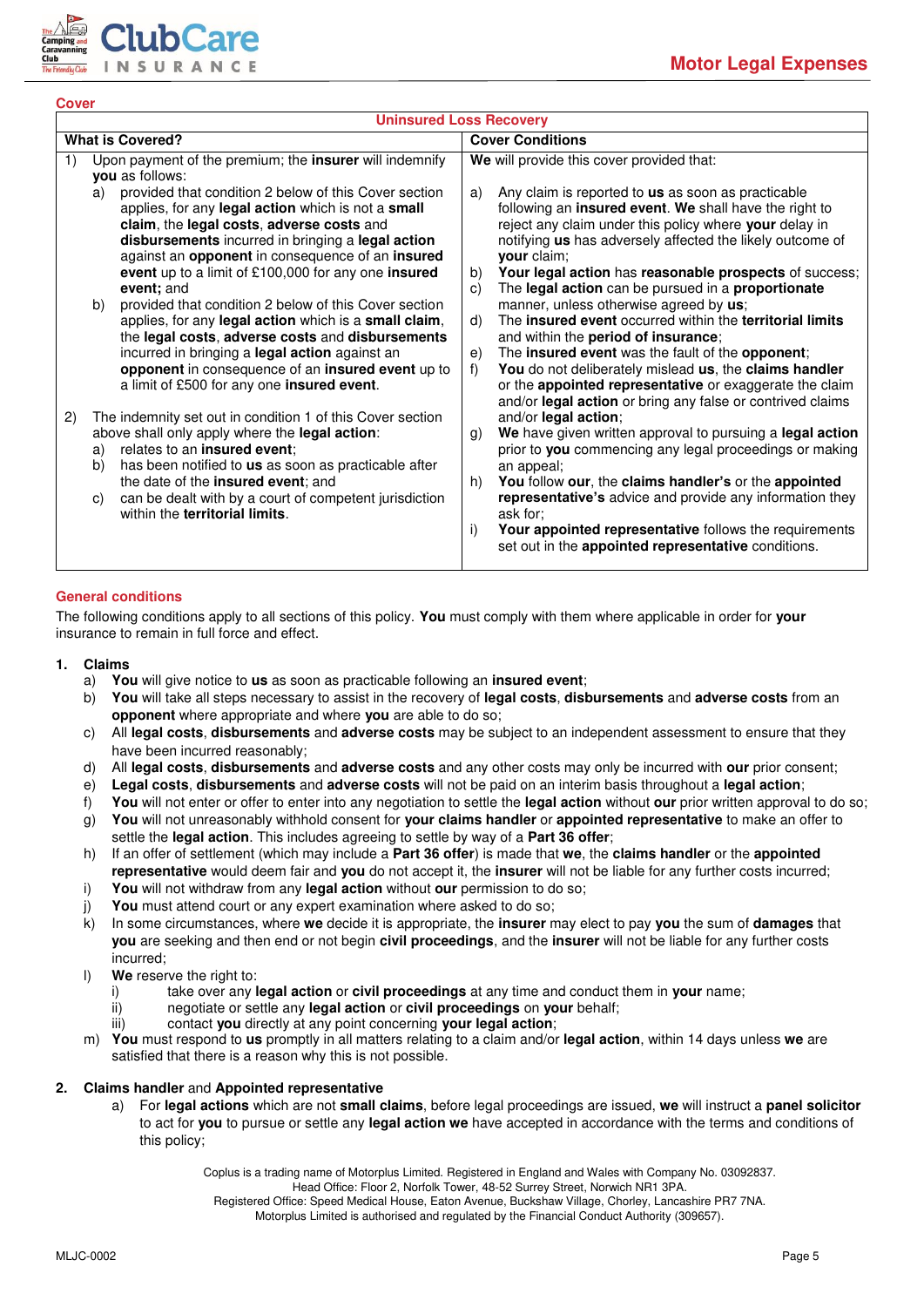

- b) For **legal actions** which are **small claims**, before legal proceedings are issued a **claims handler** will be instructed to act for **you** to pursue or settle any **legal action we** have accepted in accordance with the terms and conditions of this policy;
- c) For any **legal action**, should legal proceedings need to be issued or where there is a conflict of interest, **you** can appoint a **non-panel solicitor** of **your** own choice. **You** must inform **us** in writing of the full name and address of the representative **you** want to act for **you**;
- d) If **you** appoint a **non-panel solicitor** then the **non**-**panel solicitor** must agree to the terms specified in section 2e. If there is any dispute over **your** choice of **non**-**panel solicitor we** will ask **you** to nominate an alternative. If, after **you** have done so, **we** are still not able to agree, **you** may escalate the matter in accordance with General Condition 5 – Arbitration of this policy. Until the complaint has been resolved, or until such time as an arbitrator has reached a decision, **we** shall be entitled to appoint a **panel solicitor** in order to protect **your** interests in any legal proceedings;
- e) If **you** do choose to appoint **your** own **non-panel solicitor**, this insurance will not cover **legal costs** and **disbursements** greater than the costs that **our panel solicitor** would charge in equivalent circumstances. For **your** information, this means that **we** would take into account the seriousness of the **legal action** and the location and class of **non-panel solicitor** that **you** choose. The hourly rate is currently set at £125 + VAT. **We** reserve the right to assess each case on its merits, and may agree to pay additional fees if **we** feel the situation warrants it. This will remain entirely at **our** discretion;
- f) The **appointed representative** or **claims handler**, if appropriate, will have direct contact with **us** and must fully cooperate with **us** at all times, and **you** must cooperate with **your appointed representative** or **claims handler**, providing all necessary information and assistance to them as required;
- g) Any **non-panel solicitor** that **you** appoint must sign **our** standard terms of appointment and adhere to all of its terms;
- h) **We** will not pay any **legal costs** of any **appointed representative,** other than a **panel solicitor**, prior to the issue of **civil proceedings** or a conflict of interest arising;
- i) **You** agree to **us** having access to the **appointed representative's** or the **claims handler's** file relating to **your legal action**. **You** will be considered to have provided express consent to **us** or **our** appointed agent to access the file for auditing, quality and cost control purposes.

# **3. Cancellation**

If **you** decide that for any reason, this policy does not meet **your** insurance needs then please return it to **your**  insurance broker within 14 days from the day of purchase or the day on which **you** receive **your** policy documentation, whichever is the later. On the condition that no claims have been made or are pending, **we** will then refund **your** premium in full.

**You** may cancel the insurance cover after 14 days by informing **your** insurance broker, however no refund of premium will be payable.

The **insurer** shall not be bound to accept renewal of any insurance and may at any time cancel any insurance document by giving 30 days' notice in writing where there is a valid reason for doing so. A cancellation letter will be sent to **you** at **your** last known address. Valid reasons may include but are not limited to:

- a) Where the **insurer** reasonably suspects fraud;
- b) Non-payment of premium;
- c) Threatening and abusive behaviour;
- d) Non-compliance with policy terms and conditions;
- e) **You** have not taken reasonable care to provide accurate and complete answers to the questions **we** or **your**  insurance broker ask.

If the **insurer** cancels the policy and/or any additional covers **you** will receive a refund of any premiums **you** have paid for the cancelled cover, less a proportionate; deduction for the time the **insurer** has provided cover.

Where the **insurer's** investigations provide evidence of fraud or misrepresentation, the **insurer** may cancel the policy immediately and backdate the cancellation to the date of the fraud or the date when **you** provided **us** with incomplete or inaccurate information. This may result in **your** policy being cancelled from the date **you** originally took it out and the **insurer** will be entitled to keep the premium.

If **your** policy is cancelled because of fraud or misrepresentation, this may affect **your** eligibility for insurance with the **insurer**, as well as other insurers, in the future.

## **4. Counsel's Opinion**

In the event that there is a dispute over the prospects of success for **your** claim, **we** may at any time require **you** at **your** expense to obtain the opinion of an independent barrister on the **reasonable prospects** of **your** claim being successful and **proportionate**. If **we** subsequently agree to accept or continue with the claim, the reasonable costs of obtaining this opinion will be covered under this policy.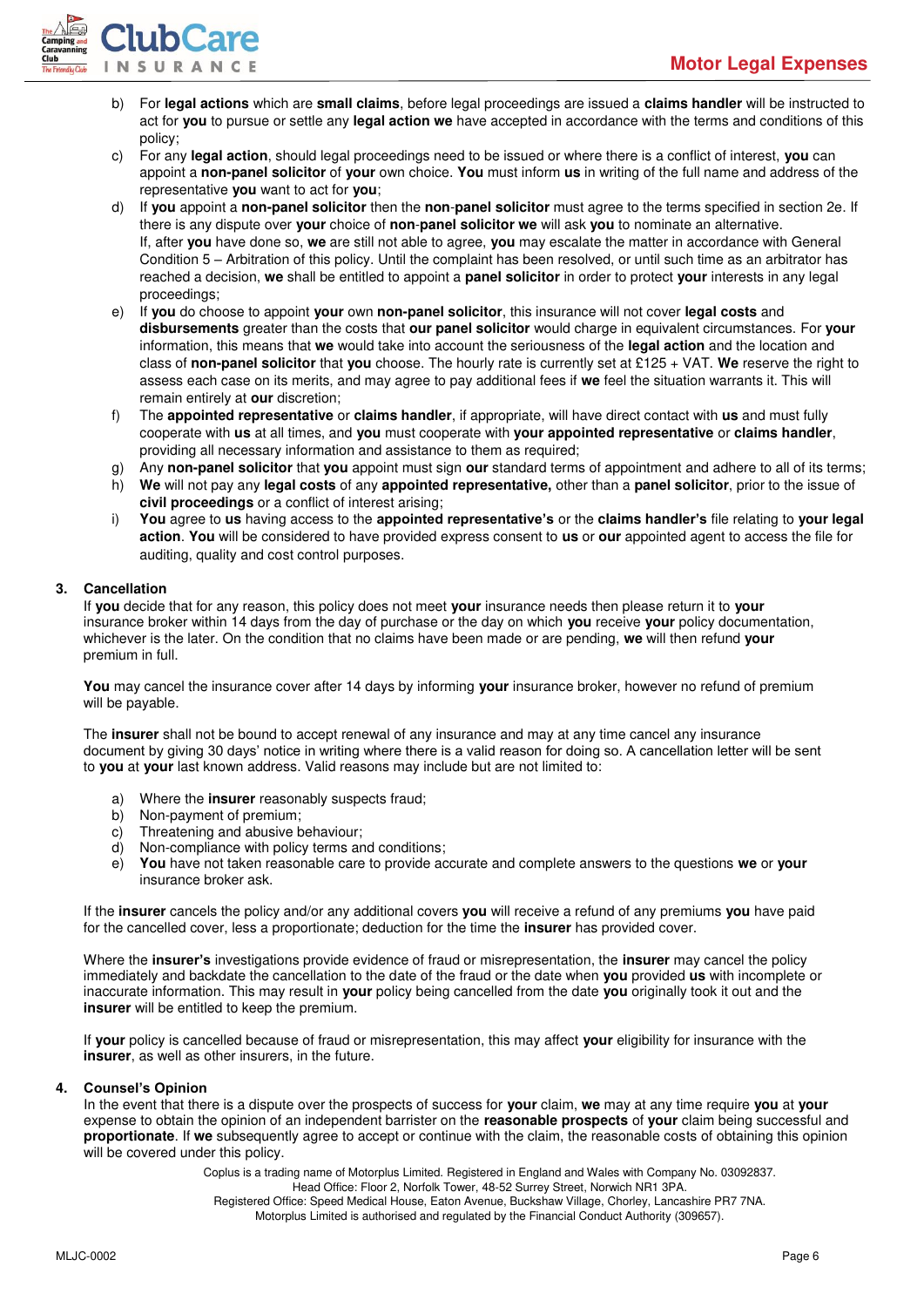

# **5. Arbitration Clause**

A dispute between **you** and **us** may arise, which may be referred to an arbitrator, who shall be either a solicitor or a barrister who **you** and **we** agree on in writing. If an arbitrator cannot be agreed then an arbitrator will be appointed by the authorised body identified in the current arbitration legislation. The decision of the arbitration shall be final and binding on both parties and he or she will decide who should pay the costs of the arbitration. If costs are awarded against **you**, they are not covered under this policy. This arbitration condition does not affect **your** rights to take separate legal action.

If a disputed claim is not referred to arbitration within 12 months of **your** claim being turned down, **we** will treat the claim as abandoned.

## **6. Fraudulent Claims**

**You** must not act in a fraudulent way. If **you** or anyone acting for **you**:

- fails to reveal or hides a fact likely to influence whether **we** accept **your** proposal, **your** renewal, or adjustment to **your** policy;
- fails to reveal or hides a fact likely to influence the cover **we** provide;
- makes a statement to **us** or anyone acting on **our** behalf, knowing the statement to be false;
- sends **us** or anyone acting on **our** behalf a document, knowing the document to be forged or false;
- makes a claim under the policy, knowing the claim to be false or fraudulent in any way;
- makes a claim for any loss or damage **you** caused deliberately or with **your** knowledge; or
- If **your** claim is in any way dishonest or exaggerated.

**We** will not pay any benefit under this policy or return any premium to **you** and **we** may cancel **your** policy immediately and backdate the cancellation to the date of the fraudulent claim. **We** may also take legal action against **you** and inform the appropriate authorities.

## **7. Statutory Regulations**

In all matters relating to the performance of this insurance contract, it is the responsibility of both **you** and **us** that **we** both respectively comply with all Acts of Parliament and with all orders, regulations and bylaws made with statutory authority by Government Departments or by local or other authorities. The cost of meeting the requirements of this clause will be payable by **you** and **us** in **our** own rights respectively.

## **8. Severability Clause**

If any term of this contract of insurance is to any extent invalid, illegal or incapable of being enforced, such term will be excluded to the extent of such invalidity, illegality or unenforceability; all other terms will remain in full force and effect.

# **9. Proportionality**

When deciding whether it would be **proportionate** to bring a **legal action we** will consider the following**:** 

- a) the prospects of success and the likely costs of pursuing the **legal action**;
- b) the amount claimed and the amount of **damages** that are likely to be recovered;
- c) the amount of **adverse costs** that **we** would be likely to pay if the **legal action** was unsuccessful;
- d) the prospects of enforcing a judgment or agreement;
- e) the cost of the representation used to provide assistance to **you** in bringing a **legal action**, prior to legal proceedings being issued; and
- f) any other relevant factor which **we** would consider reasonable to do so in the circumstances.

## **10. Acts of Parliament**

All references to Acts of Parliament in this policy shall include the equivalent laws in Scotland, Northern Ireland, the Isle of Man and the Channel Islands and shall include any subsequent amendments, re-enactments or regulations.

## <span id="page-7-0"></span>**General exclusions**

The following exclusions apply to all sections of this insurance contract:

## 1. Any Claim:

- a) where the date of the **insured event** is before the date of inception of this policy;
- b) brought against **you**;
- c) that is not notified to **us** as soon as is practicable following an **insured event**. **We** shall have the right to reject any claim under this policy where **your** delay in notifying **us** has adversely affected the likely outcome of **your legal action**;
- d) if at the time **you** make a claim under this policy there is any other insurance covering the same liability, **we** will not be liable to pay or contribute more than **our** proportion of any **legal action** and the **legal costs**, **disbursements** and **adverse costs** in connection with this;
- e) where the **opponent** cannot be traced or identified;
- f) in excess of the limit of indemnity of £100,000 for **legal costs**, **adverse cost** and **disbursements** for any **legal** 
	- Coplus is a trading name of Motorplus Limited. Registered in England and Wales with Company No. 03092837.

Head Office: Floor 2, Norfolk Tower, 48-52 Surrey Street, Norwich NR1 3PA.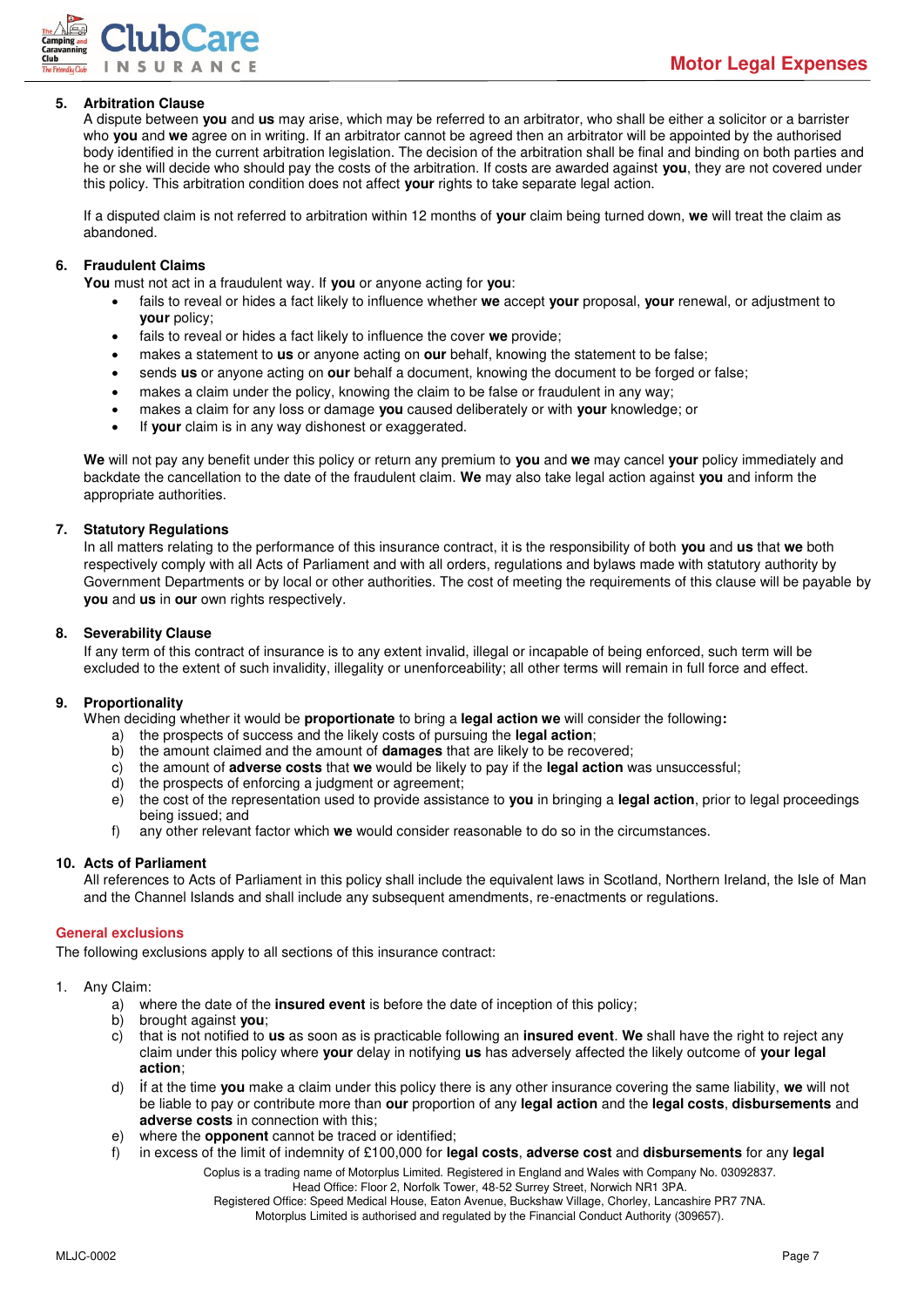

**action** which is not a **small claim** for any one claim on this policy;

- g) in excess of the limit of indemnity of £500 for **legal costs**, **adverse costs** and **disbursements** for any **legal action** which is a **small claim** for any one claim on this policy;
- h) costs incurred after **we** have advised **you** that **your legal action** is best settled by means other than **civil proceedings**;
- 2. The balance of **legal costs**, **disbursements** and **adverse costs** in excess of what has previously been agreed;
- 3. Any claims relating to any loss or damage suffered by **your** passenger(s) or the death of or injury to **your** passengers;
- 4. **Legal costs**, **disbursements** and **adverse costs** incurred whilst **you** are bankrupt, in administration or in receivership, or if **you** have entered into a voluntary agreement with creditors;
- 5. Any claim that arises as a result of a deliberate action by **you** or anybody associated with **you**;
- 6. Any claim relating to violence or dishonesty on **your** part;
- 7. Any **legal costs** of any **appointed representative,** other than a p**anel solicitor** or **claims handler**, prior to the issue **of civil proceedings** or a conflict of interest arising;
- 8. Any **legal costs**, **disbursements** and **adverse costs** relating to any event giving rise to a **legal action** and/or leading to **civil proceedings** which are not identified in the cover section of this policy, including but not limited to:
	- a) costs paid directly to the **appointed representative** prior to **our** approval;
	- b) anything relating to a road traffic accident not covered by **your** primary **motor insurance policy**, or from **your** use or alleged use of alcohol and/or drugs;
	- c) matters where **you** intend to represent yourself during a **legal action;**
	- d) any **legal costs**, **disbursements** and **adverse costs** incurred in any appeal proceedings, unless the **insurer** agreed to cover the original **legal action**, **we** deem that the matter has **reasonable prospects** and **we** are notified of the decision to appeal at least 7 days before the deadline to appeal;
	- e) any enforcement proceedings or procedure arising from a successful outcome where settlement is not then made, unless relating to **legal action** concluded successfully under this policy;
- 9. No indemnity for **legal costs** or **disbursements** payable to or incurred by a **non-panel solicitor** will be provided unless General Conditions 2 (d) and (e) apply;
- 10. Any direct or indirect consequence of:
	- Irradiation, or contamination by nuclear material; or
	- The radioactive, toxic, explosive or other hazardous or contaminating properties of any radioactive matter; or
	- Any device or weapon which employs atomic or nuclear fission or fusion or other comparable reaction or radioactive force or matter;
- 11. Any direct or indirect consequence of terrorism as defined by the Terrorism Act 2000 and any amending or substituting legislation;
- 12. Any direct or indirect consequence of war, civil war, invasion, acts of foreign enemies (whether war be declared or not), rebellion, revolution, insurrection, military or usurped power, or confiscation, nationalisation, requisition, destruction of or damage to property by or under the order of any government, local or public authority;
- 13. Compensation awarded to a person or group bringing a claim against **you**;
- 14. Any claims made in respect of **your** use or alleged use of a mobile telephone whilst driving, unless the telephone is used via handsfree mode;
- 15. Claims arising from or associated with the use of **your vehicle** for racing, rallies, pacemaking or trials;
- 16. Judicial review;
- 17. Proceedings before, or reference to the European Court of Justice or the European Court of Human Rights;
- 18. If **we**, the **claims handler** or the **appointed representative** do not believe there are **reasonable prospects** in pursuing **your legal action**, the **insurer** will not pay for any costs arising from a subsequent or additional **legal action** to determine **reasonable prospects**;
- 19. Any consequence, howsoever caused, including but not limited to Computer Virus in Electronic Data being lost, destroyed, distorted, altered, or otherwise corrupted.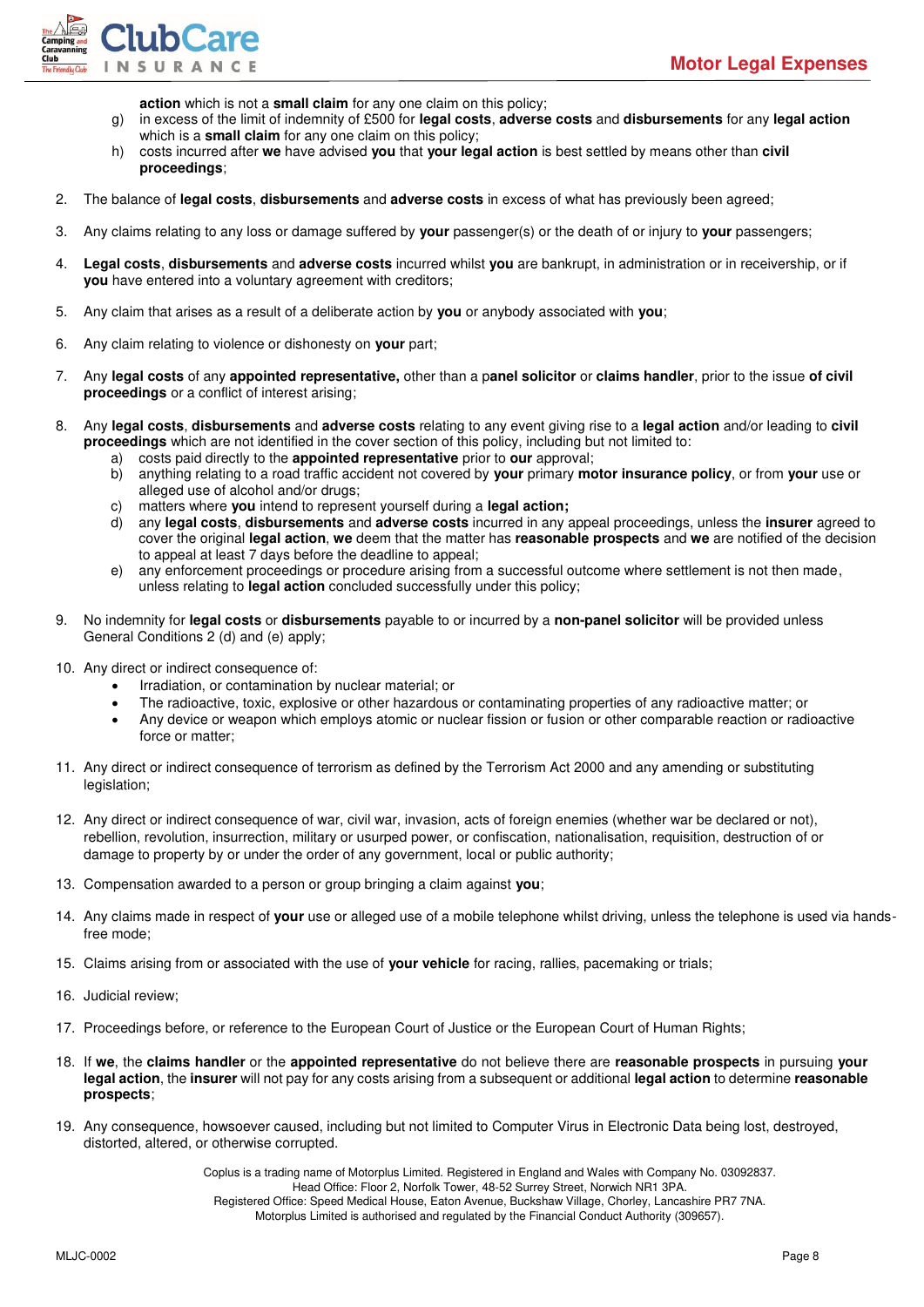

For the purposes of this policy, Electronic Data shall mean facts, concepts and information stored to form useable for communications, interpretations, or processing by electronic or electromechanical data processing or other electronically controlled hardware, software and other coded instructions for the processing and manipulation of data, or the direction and manipulation of such hardware.

For the purposes of this policy, Computer Virus shall mean a set of corrupting, harmful, or otherwise unauthorised instructions or code, whether these have been introduced maliciously or otherwise, and multiply themselves through a computer system or network of whatsoever nature.

#### <span id="page-9-0"></span>**Use of language**

<span id="page-9-1"></span>Unless otherwise agreed, for the purposes of this insurance contract the language used will be English.

#### **O**the**r formats**

If **you** require this document in any other format please do not hesitate to contact **us**.

#### <span id="page-9-2"></span>**Telephone calls**

<span id="page-9-3"></span>Please note that for **our** mutual protection telephone calls may be monitored or recorded.

#### **Fraud prevention**, **detection** and **claims history**

In order to prevent and detect fraud **we** may at any time:

- share information about **you** with other organisations and public bodies including the police;
- check and/or file **your** details with fraud prevention agencies and databases, and if **you** give **us** false or inaccurate information and **we** suspect fraud, **we** will record this.

**We** and other organisations may also search these agencies and databases to:

- help make decisions about the provision and administration of insurance, credit and related services for **you** and members of **your** household;
- trace debtors or beneficiaries, recover debt, prevent fraud and to manage **your** accounts or insurance policies;
- check **your** identity to prevent money laundering, unless **you** provide **us** with other satisfactory proof of identity;
- undertake credit searches and additional fraud searches.

#### <span id="page-9-4"></span>**Renewal procedure**

The term of **your** Motor Legal Expenses policy is one year. The **period of insurance** will end exactly one year after inception unless **you** renew **your** policy. If **you** wish to renew this insurance policy please contact **your** insurance broker who will be able to discuss **your** requirements.

#### <span id="page-9-5"></span>**Contracts (Rights of Third Parties) Act 1999**

The terms of this policy are only enforceable by the named insured. A person who is not a named insured has no rights under the Contracts (Rights of Third Parties) Act 1999 to enforce any term of this policy but this does not affect any right or remedy of a third party, which exists or is available apart from that Act.

#### <span id="page-9-6"></span>**Governing law**

Unless some other law is agreed in writing, this policy is governed by English law. If there is a dispute, it will only be dealt with in the courts of England or of the country within the United Kingdom in which **your** main residence is situated.

#### <span id="page-9-7"></span>**Your agreement with o**the**rs**

This contract of insurance is personal to **you** the policyholder, and the **insurer**.

**We** will not be bound by any agreement between **you** and **your appointed representative**, or **you** and any other person or organisation.

<span id="page-9-8"></span>**You** may not assign any of the rights under this policy without the **insurer's** express prior written consent.

#### **Our regulator and insurer**

This insurance is arranged by Motorplus Limited t/a Coplus and underwritten by Allianz Legal Protection which is a trading name of Allianz Insurance plc.

Motorplus Limited t/a Coplus is authorised and regulated by the Financial Conduct Authority.

Allianz Insurance plc. Registered in England number 84638.